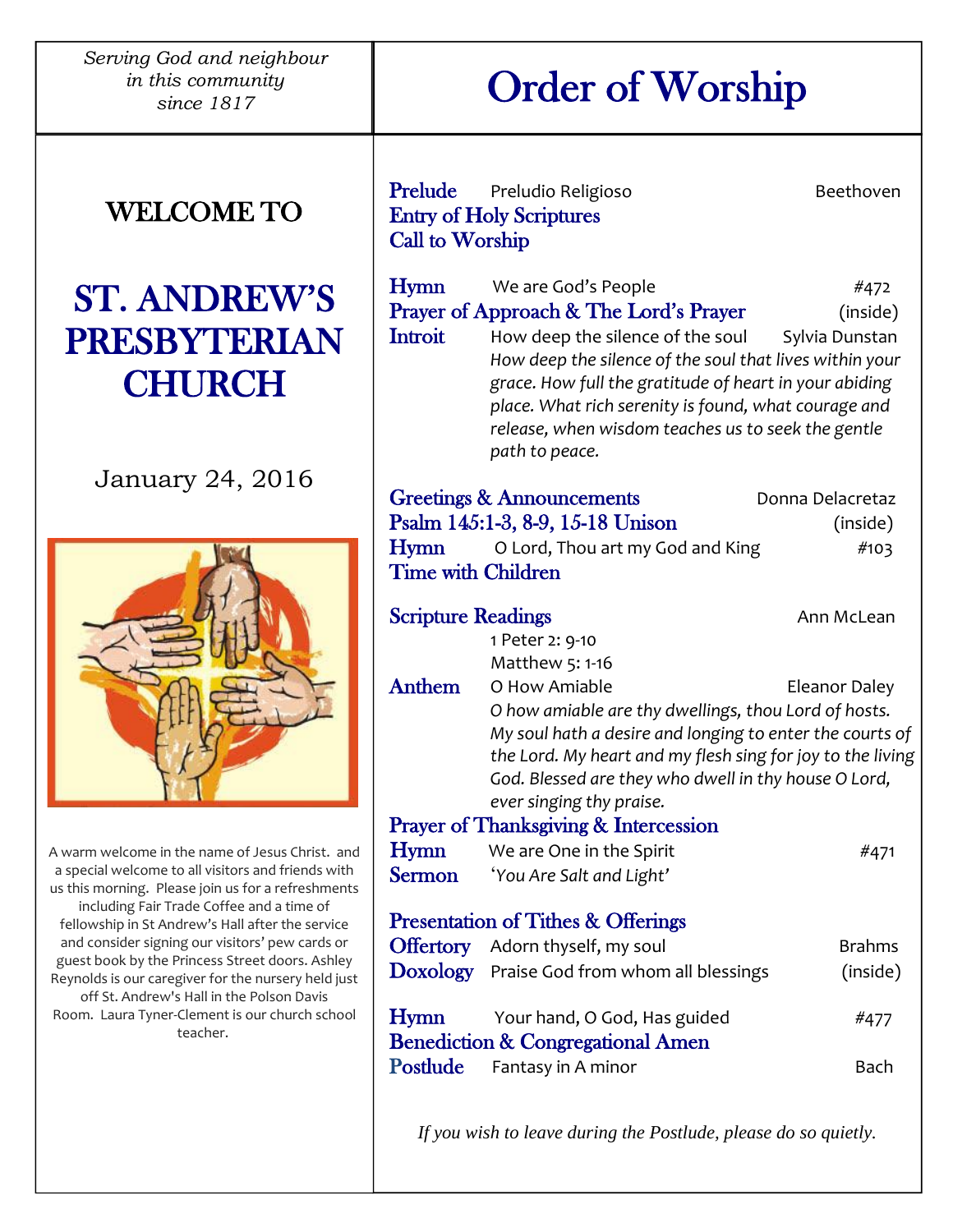#### *The Lord's Prayer*

Our Father who art in heaven, hallowed be thy name. Thy kingdom come, thy will be done, on earth, as it is in heaven. Give us this day our daily bread, and forgive us our debts, as we forgive our debtors. And lead us not into temptation, but deliver us from evil. For thine is the kingdom, the power, and the glory, forever. Amen

#### *Psalm 145:1-3, 8-9, 15-18 (Unison)*

I will extol you, my God and King, and bless your name for ever and ever. Every day I will bless you, and praise your name for ever and ever. Great is the Lord, and greatly to be praised; his greatness is unsearchable. The Lord is gracious and merciful, slow to anger and abounding in steadfast love. The Lord is good to all, and his compassion is over all that he has made. The eyes of all look to you, and you give them their food in due season. You open your hand, satisfying the desire of every living thing. The Lord is just in all his ways, and kind in all his doings. The Lord is near to all who call on him, to all who call on him in truth.

#### *Scripture Readings*

#### **1 Peter 2: 9-10**

But you are a chosen race, a royal priesthood, a holy nation, God's own people, in order that you may proclaim the mighty acts of him who called you out of darkness into his marvellous light.

Once you were not a people, but now you are God's people; once you had not received mercy, but now you have received mercy.

#### **Matthew 5: 1-16**

When Jesus saw the crowds, he went up the mountain; and after he sat down, his disciples came to him. Then he began to speak, and taught them, saying:

'Blessed are the poor in spirit, for theirs is the kingdom of heaven.

'Blessed are those who mourn, for they will be comforted.

'Blessed are the meek, for they will inherit the earth.

'Blessed are those who hunger and thirst for righteousness, for they will be filled.

'Blessed are the merciful, for they will receive mercy.

'Blessed are the pure in heart, for they will see God. 'Blessed are the peacemakers, for they will be called children of God.

'Blessed are those who are persecuted for righteousness' sake, for theirs is the kingdom of heaven.

'Blessed are you when people revile you and persecute you and utter all kinds of evil against you falsely on my account. Rejoice and be glad, for your reward is great in heaven, for in the same way they persecuted the prophets who were before you. 'You are the salt of the earth; but if salt has lost its taste, how can its saltiness be restored? It is no longer good for anything, but is thrown out and trampled underfoot.

'You are the light of the world. A city built on a hill cannot be hidden. No one after lighting a lamp puts it under the bushel basket, but on the lampstand, and it gives light to all in the house. In the same way, let your light shine before others, so that they may see your good works and give glory to your Father in heaven.

#### *Doxology*

Praise God, from whom all blessings flow; Praise God, all creatures here below; Praise God above, ye heavenly host; Praise Father, Son, and Holy Ghost. Amen.

### *Notes from the Director of Music*

Tomorrow is the birthday of the great Scottish poet, Robbie Burns and so I thought it appropriate to have at least one piece of music with a Scottish identity. The **Introit** (Hymn#750) uses the very traditional Scottish tune *MacPherson's Farewell*. The words are from a very talented Canadian woman, Sylvia G. Duncan who was born in 1955 and died too soon, in 1993. Sylvia was an ordained United Church minister who received her education in Toronto. Also from Toronto is Eleanor Daly who wrote the music for today's **Anthem.** Eleanor is a graduate from the Queen's School of Music. She is a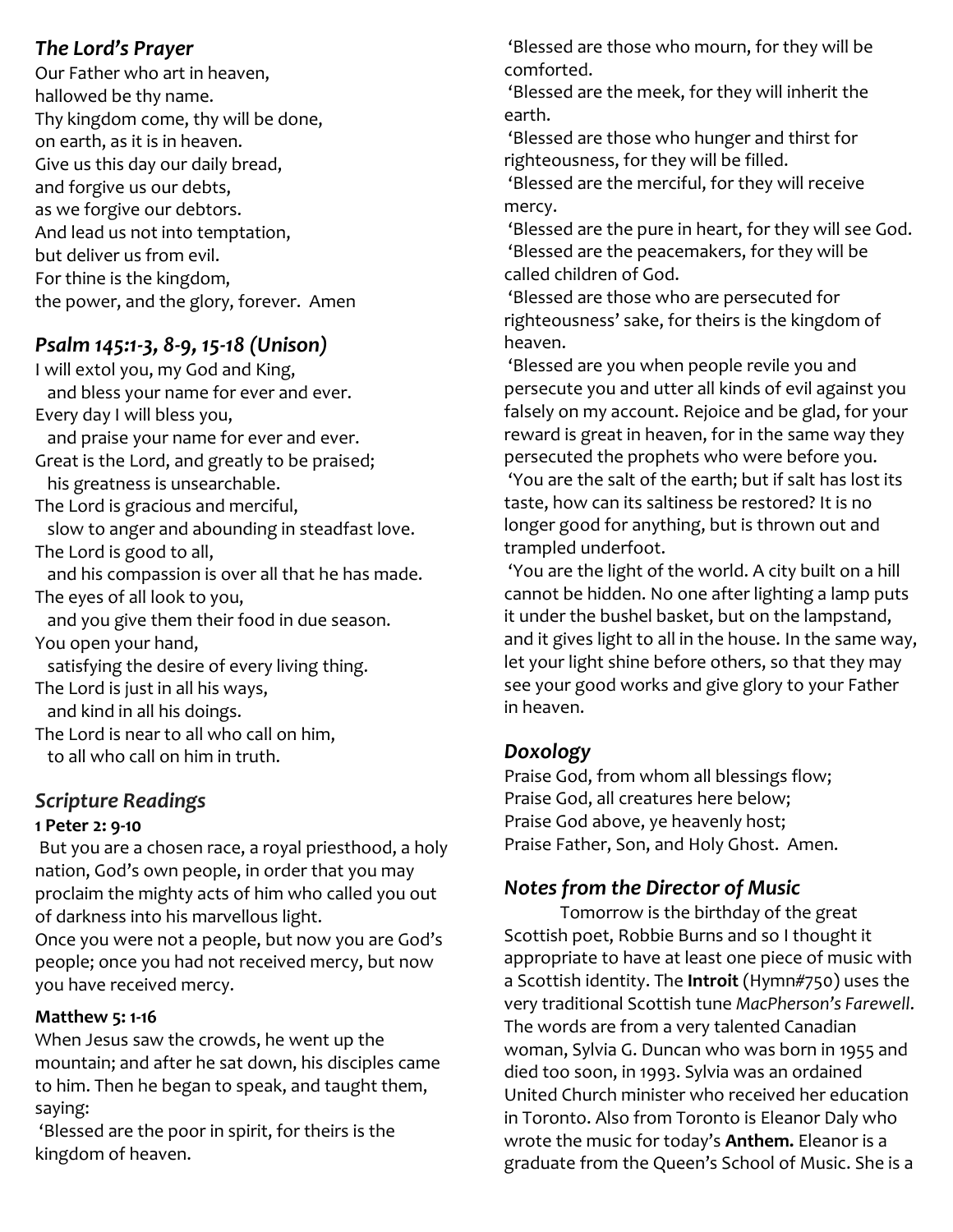church organist in Toronto and is still, thankfully, composing.

Another tribute to Scotland is **Hymn #103**. It is a paraphrase of Psalm 145 and is taken from the Scottish Psalter of 1650. The tune was composed by John Warrington Hatton (1710-1793) a member of the Presbyterian Church at St. Helens in England. He lived on Duke Street and hence the name of the tune (which is also sometimes called *St. Helens*.)

Last Sunday the **Offertory** was a choral prelude by Johannes Brahms (1833-1897). Although he was an important and prolific composer, he wrote very little for the organ. Today's **Offertory** is another choral prelude from a set of eleven. Another big "B" in classical music was Beethoven (1770-1827) who wrote only a few pieces for organ, even though he was an organist in his early years. The **Prelude** is a transcription for organ from a piano piece. The third of the three "big B's" is of course Johann Sebastian Bach (1685-1750) who as we know, wrote a great deal for organ including today's **Postlude**.

So why did the other two big B's ignore the "King of Instruments"? By Beethoven's time, expression of feelings meant more than the clever arrangement of notes on a page. For expression of emotions, the piano did it better than the early pipe organ. Mozart also wrote very little for organ solo. Today, organ music is seldom heard by the general public, due mainly to a decline in church attendance and the demise of the theatre organ. It would seem that for the past couple of generations, it has been the guitar which has captured the public's attention. So what does this mean for the big B's? Perhaps it is now Bach, Beethoven, Brahms… and the Beatles.

#### *Ushers*

*Today:* Marilyn Trudeau, Helen Ledford, Ralph Kendall & Wendy Worling *Next Week:* Joan Barr-Knox, Doreen Henshaw, Shirley & Rhonda Aitken

#### *Today…*

This morning marks the beginning of the Week of Prayer for Christian Unity, celebrated by many churches around the world. This year resources have been prepared by the Christians of Latvia around the theme 'Called to proclaim the mighty acts of God' and can be found at

[www.councilofchurches.ca](http://www.councilofchurches.ca/) They include individual devotions for the eight days of this celebration. Here at St. Andrew's we welcome the Rev. Susan McAllister, minister of Princess Street United Church (where our Minister is leading worship this morning). In the midst of a career in retail with The Hudson Bay Co and Collacutt Luggage, Susan felt a rather surprising call to ministry and after theological studies at Queen's was ordained in 2000. Susan has served congregations in Nova Scotia, St. John's NL, Colborne and Scarborough ON. Susan is also a certified CanFitPro Personal Trainer, a YMCA Group Fitness Instructor and a certified Yoga Instructor. We welcome Susan (and her husband The Rev. Dr. Stephen McAllister!)

Thank you to all those who donated flowers for the sanctuary in 2015.

This ministry is important in helping create an inviting environment during the worship service and the flowers are distributed throughout the city afterwards.

If you would like to assist by bringing flowers one Sunday in 2016 please sign your name beside the date of your choice on the board in St Andrew's hall. For any further assistance please speak to Wendy Worling.

#### *This Week…* **Joint Meeting**

Members of Property & Maintenance, Session and Trustees will be meeting Tuesday evening, 7 p.m. for a brief meeting to plan for the Annual General Meeting. Please note that we will be meeting in the chapel, and entrance should be from Princess Street through the chapel doors only.

#### **Mary's Talks**

The first public event of this new series will take place here at St. Andrew's on Tuesday evening, 7 p.m. in the sanctuary. The speaker will be lawyer Pamela Cross. Reflecting upon her own journey at work with organisations at the local, provincial and federal levels, Pamela will address the responsibilities of citizenship in a democracy, the importance of community engagement from the neighbourhood to the global level, and the many ways any individual can be involved. 'Me? An activist?' Free entrance. These talks have been established in memory of Mary Fleming, the late wife of David Jackson.